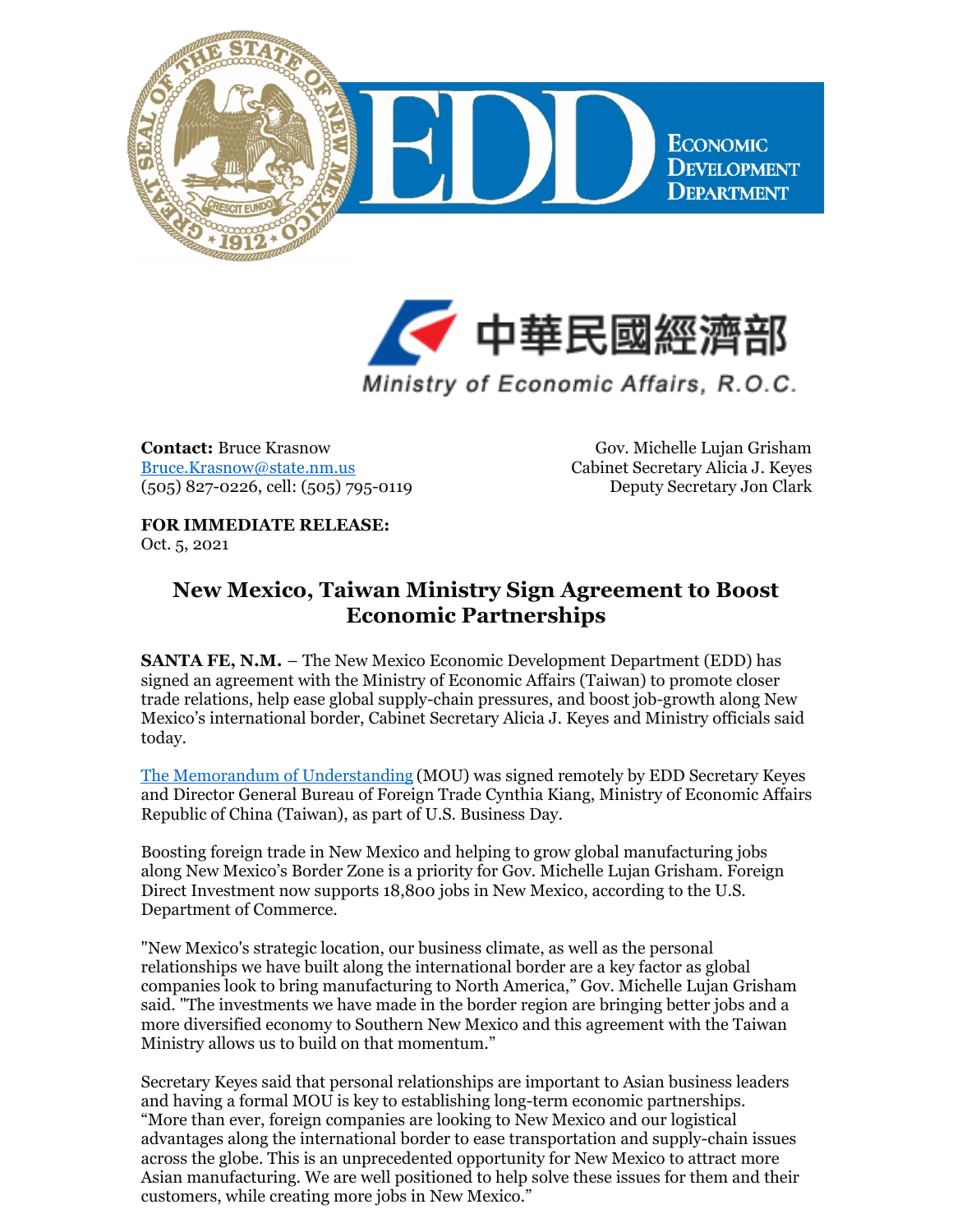"This agreement between the State of New Mexico and the Ministry of Economic Affairs solidifies our long-time partnership to support a shared vision of mutually beneficial trade and investment activities. This collaboration comes at a time when our business community is seeking innovative solutions to logistical and operational challenges. We are optimistic that the signing of this MOU will strengthen economic engagement and cooperation to the benefit of both parties," Chandler CY Hsieh, Economic Secretary, U.S. & Canada Section, Second Bilateral Trade Division, said.

As part of the agreement, the State of New Mexico through the Economic Development Department will:

- Connect Taiwanese business leaders with key New Mexico decision makers and work to coordinate strategic site visits and outreach for companies seeking a U.S. location.
- Guide Taiwanese business through required procedures and provide technical assistance with applications for permitting and incentives.
- Help mitigate any supply chain or logistical issues to doing business in New Mexico.

As part of the agreement, the Ministry of Economic Affairs (Taiwan) will:

- Arrange meetings and/or visits with Taiwanese companies with the purpose of promoting economic ties with New Mexico.
- Encourage interested companies to organize delegations and visit New Mexico.
- Assist in introducing companies to New Mexico's competitive advantage, focusing on supply-chain diversification and industry-specific business development.

U.S. Business Day is cohosted by the Ministry of Economic Affairs (Taiwan), the American Institute in Taiwan, and the American State Officers Association. It was held Oct. 5 at the Taipei International Convention Center, but the MOU signing occurred at 10 a.m. in Taiwan, which was 8 p.m. Oct. 4 in New Mexico.

The MOU comes after a week-long visit by Keyes to New Mexico's international border, where she met with officials and foreign company executives. Keyes also attended the inauguration and swearing in of Chihuahua Gov. Maria Eugenia Campos Galván (better known as Maru Campos).

EDD recently opened a liaison office in Taipei City to provide information about the state and recruit companies to New Mexico. EDD and state officials also made a 2019 trade visit to Taiwan.

Three Taiwanese companies have recently chosen New Mexico's Santa Teresa border area to expand or relocate manufacturing, including Admiral Cable, which is opening a 195,000-square-foot manufacturing facility and hiring 340 workers in Santa Teresa.

Xxentria, one of the world's leading manufacturers of metal composite materials, is opening an office and manufacturing/distribution facility in New Mexico and will colocate production operations across the international border in Chihuahua, Mexico. It will utilize the Santa Teresa/San Jeronimo international border crossing, which connects the 70,000-acre bi-national community known as "Los Santos" as well as Union Pacific's intermodal terminal in Santa Teresa.

Cymmetrik, a Taiwanese family-owned company, has signed a lease and is set to begin operations in the area as well. Cymmetrik is the biggest label printer and converter in China with three factories in Southeast Asia. The expansion of manufacturing to Santa Teresa represents its first in North America.

New Mexico is well positioned as companies look to expand their supply chains and move manufacturing to the United States after the COVID-19 health emergency. The logistical connectivity to Mexico and the rest of the U.S., coupled with competitive production costs, is making Santa Teresa the fastest growing industrial base on the U.S.-Mexico border.

New Mexico led all 50 states in 2019 export growth (31%), according to statistics from the U.S. Census Bureau. Additionally, New Mexico's export growth to Mexico (68%) leads the nation and is directly attributable to the expansion in Santa Teresa.